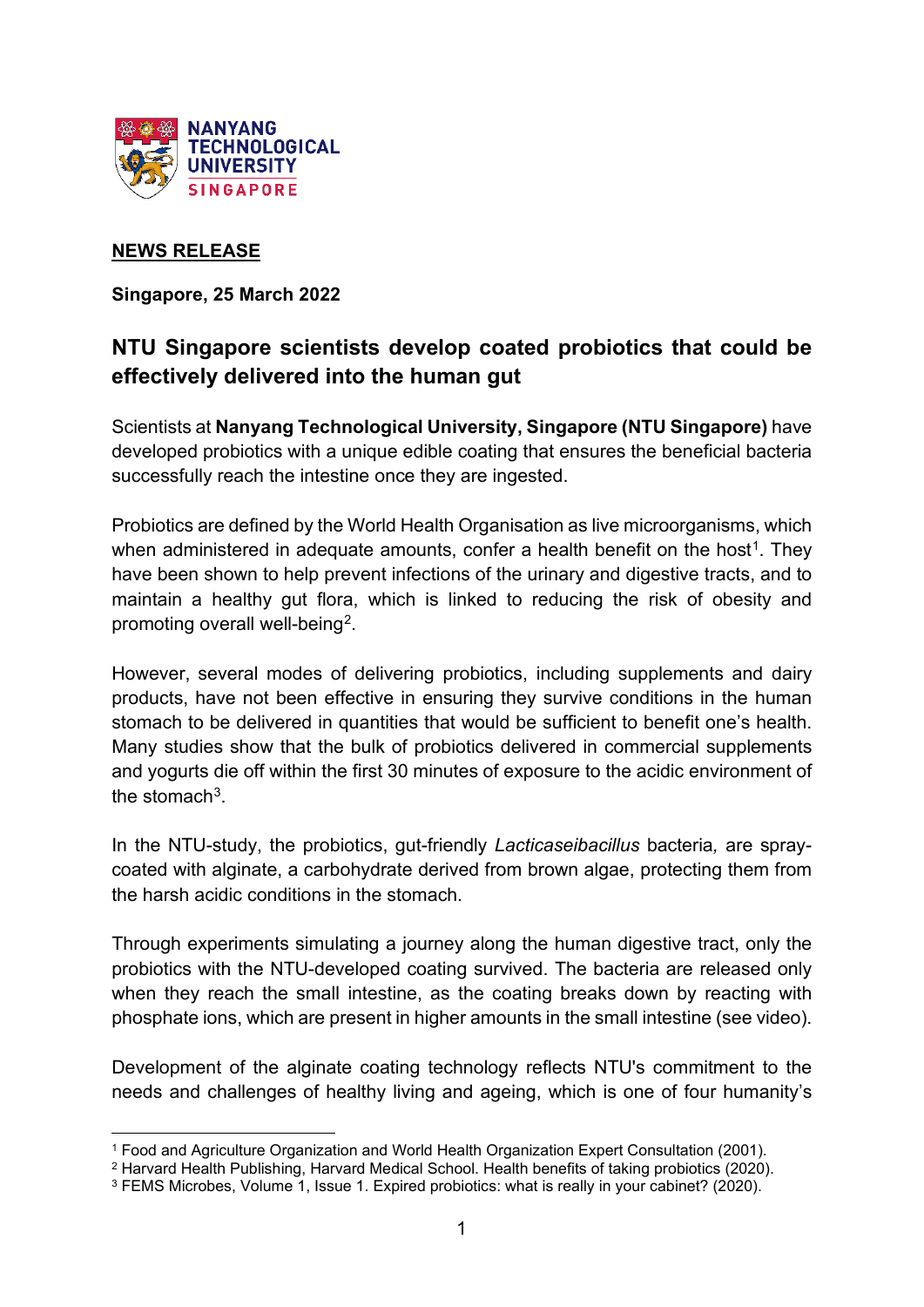grand challenges that the University seeks to address through its **NTU 2025 strategic plan**.

**Associate Professor Joachim Loo of NTU's School of Materials Science & Engineering,** who led the study, said: "In recent years, scientific studies have shown that the health of an individual is much more dependent on the help of 'good bugs' in our gut than we previously thought."

"However, probiotics are delicate microorganisms and cannot survive the harsh environment of our stomach. To increase the efficacy of probiotics as a dietary supplement, we sought to "parcel-wrap" and deliver them to specific sites of the intestine where they function best. This moisture-stable packaging, through materials engineering, makes for a more effective probiotic delivery and extends the shelf-life of the supplements."

**Ms Tan Li Ling, a PhD student at NTU's School of Materials Science & Engineering**, who was first author of the study, said: "We selected alginate as the coating material as it is safe for human consumption, of natural origin, and relatively low-cost. Alginate also exhibits acid-buffering properties, which can protect the probiotics against the harsh conditions caused by gastric acid."

The results of the study were published in the peer-reviewed academic publication *Carbohydrate Polymers* in February. A patent application for the probiotics coating technology has also been filed through NTU's enterprise and innovation company, **NTUitive**.

## **Expanding the use case of probiotics**

The NTU probiotics coating technology is customisable and can be used to create powder-like coated probiotics, which are about 10 μm (0.0004 inch) in diameter.

The method uses protective sugars alongside alginate, so that the bacteria are not killed during the manufacturing process. In addition, the use of calcium ions allows the coating from degrading in liquids, or in a moist environment, giving it a longer shelflife.

The method also utilises the technique of spray-drying to produce the coated probiotics. Spray-drying is a cost-effective and high-throughput method of production, which is already commonly used by the food and pharmaceutical industries. It would allow the NTU-developed coated probiotics to be produced affordably and in large quantities.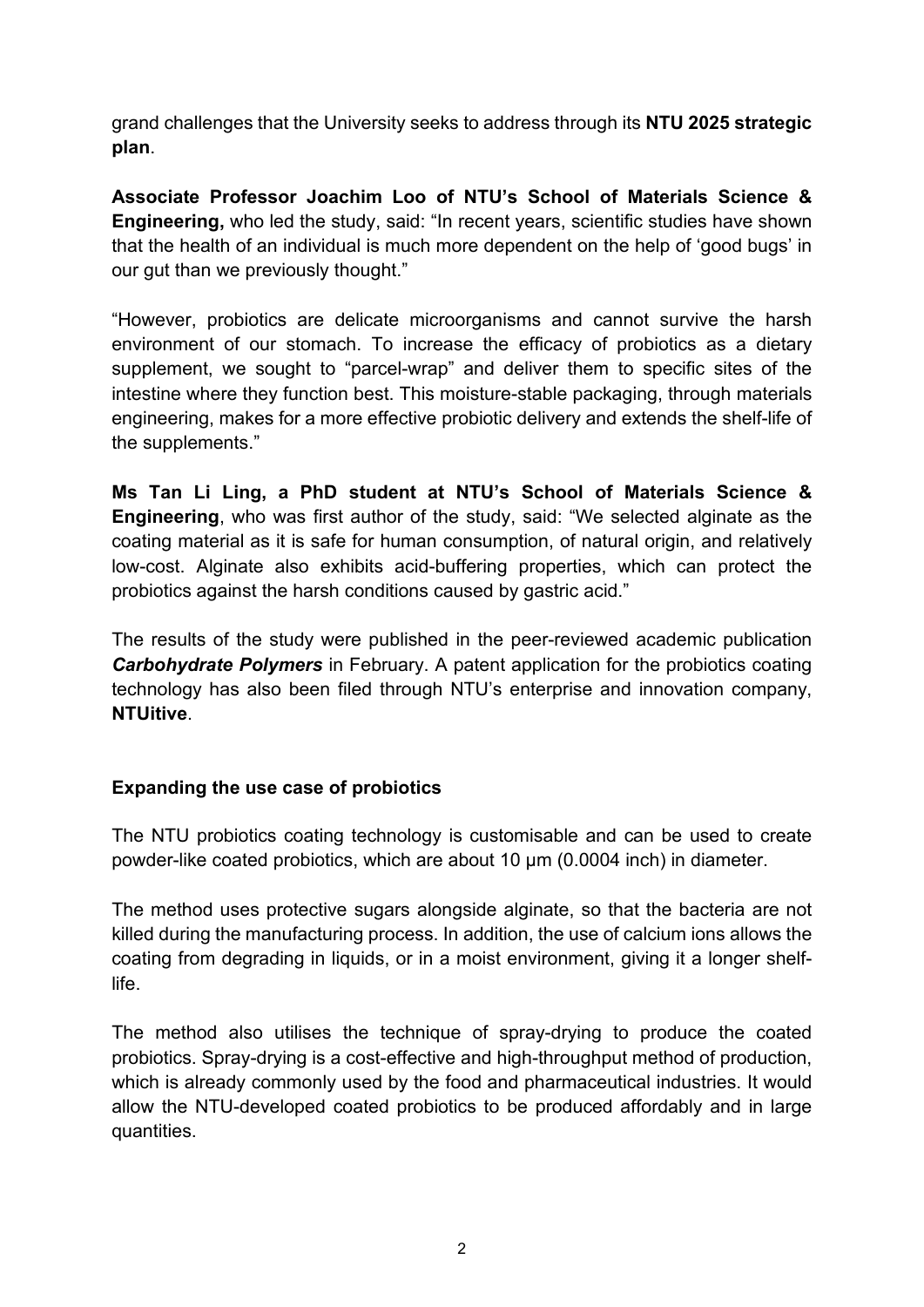To make the coated probiotics, the scientists cultivated *Lacticaseibacillus* bacteria, before washing them in a salt solution. After which, the bacteria were packed together in a concentration that reflected the United Nations recommended dosage of probiotics<sup>[4](#page-2-0)</sup>. Finally, the probiotics were spray-dried and coated in alginate. The whole process takes about an hour.

If refrigerated, the coated probiotic bacteria could survive for over eight weeks. The NTU-developed also did not degrade at all, and was able to protect probiotics against gastric acid, during an eight-week testing period.

In comparison, probiotic drinks have a shelf life of up to seven weeks when refrigerated, but the probiotics they contain start to die off after being left at room temperature after a few hours<sup>[5](#page-2-1)</sup>, say the scientists.

Besides potentially serving as a more effective way to deliver probiotics, the NTU scientists say they are exploring using their innovation to enrich food and drinks, such as beer and other canned beverages, with probiotics.

**Assoc Prof Loo** added: "With a paradigm shift towards disease prevention rather than treatment, probiotics may therefore hold the key in shaping one's health, keeping one in the pink of health. By further adapting the coating technology, it will be possible to apply it to a range of other probiotics, and for other purposes too, including commercial applications in the agri-food and medical industries."

**Ms Tan** added: "This technology is highly versatile as the coated probiotics can be incorporated into many different product types, including dietary supplements and pills, food and beverages, and even animal feeds."

The NTU-developed technology has received interest from companies in the F&B industry to adopt and further develop it.

The scientists will be working on testing their innovation on other types of probiotics, which would enable it to be applied to the agrifoodtech industry, as it could be used to enrich the diets of reared animals, such as fish and chicken, with probiotics, to find alternatives to antibiotics in agri-farming.

\*\*\* END \*\*\*

<span id="page-2-0"></span><sup>4</sup> Food and Agricultural Organization of the United Nations and World Health Organization. Joint FAO/WHO working group report on drafting guidelines for the evaluation of probiotics in food. Food and Agricultural Organization of the United Nations, 2002.

<span id="page-2-1"></span><sup>5</sup> Digestion. Dying in yoghurt: the number of living bacteria in probiotic yoghurt decreases under exposure to room temperature, 2014.